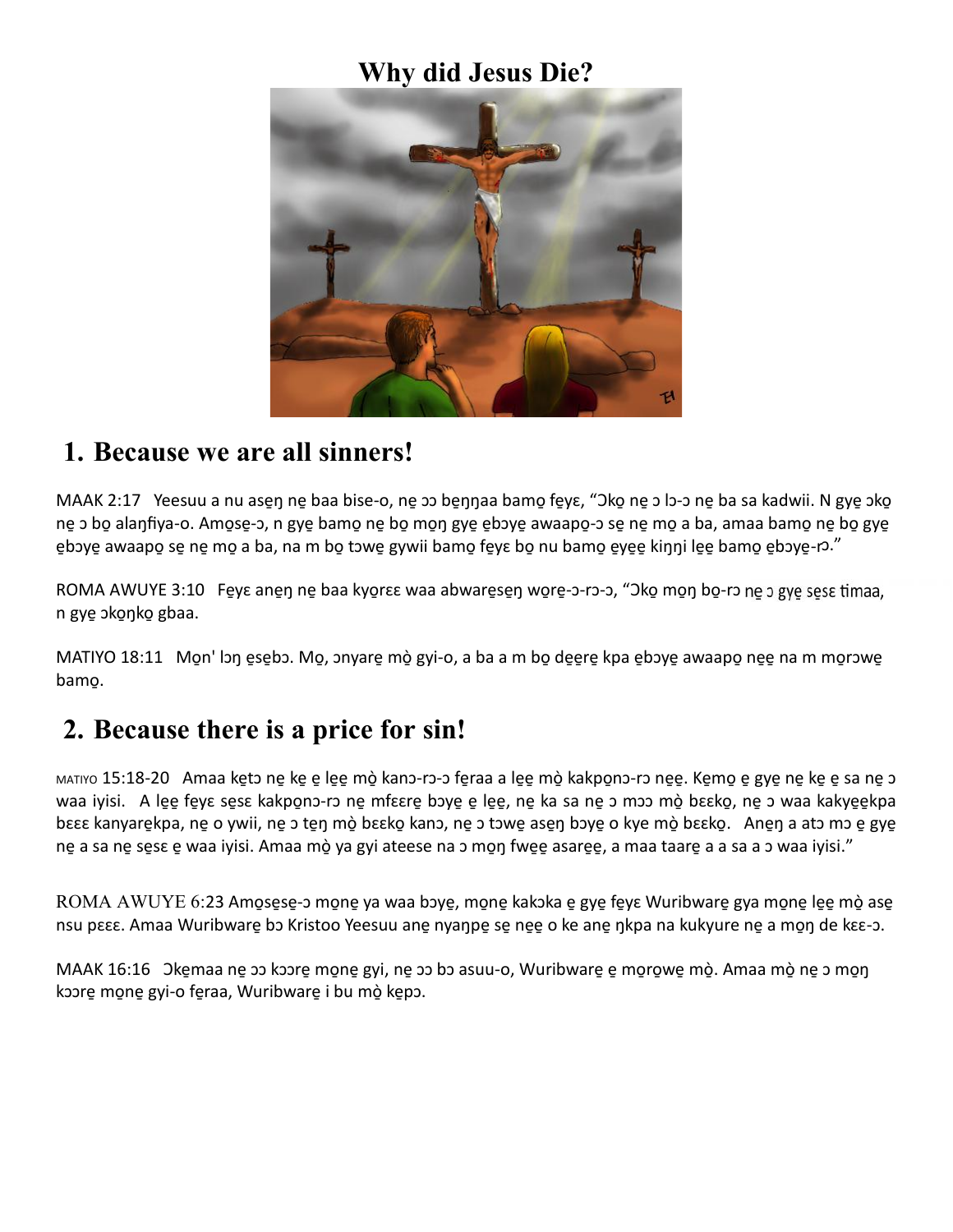

**There is a price for sin!**

# **3. Because Jesus died and paid for our sins on the cross!**

MATIYO 1:21 O kowe onyare na fo sa mò kenyare feye Yeesuu, kaase e kaapo feye mò e gye ne o lee mò asese na p bo lee bamo eboye-ro."

ROMA AWUYE 5:8 Amaa Wuribware a kaapo anen ne o kpa ane asen bweeto-o, a lee feye oo sa ne Yeesuu a bo wu sa ane san ne ane gye aboyewaapo-o.

YOHANEE 3:16 A kaapo fe̯yɛ Wuribware̯ a kpa kaye̯-rɔ ase̯sɛ ke̯baŋse̯-ɔ se̯, ne̯ ɔɔ taa mò̯ gyi ko̯ŋko̯ wo̯re̯ kpeŋ ne្ o de-o sa ane្ fe̯yɛ ɔke̯maa ne̯ ɔ kɔɔre̯ mò̯ a o gyi-o maa wu, amaa ɔ nya ŋkpa na kukyure ne̯ a mo̯ŋ de kɛɛ-ɔ."

MATIYO 18:11 Mon' lɔŋ esebɔ. Mo̯, ɔnyare̯ mò̯ gyi-o, a ba a m bo̯ deere̯ kpa ebɔye̯ awaapo̯ nee na m mo̯rɔwe bamo̱.

### **4. Salvation is a free gift, not by good works. You must take God's word for it, and trust Jesus alone!**

IFISUS AWUYE 2:8-9 Oo su ane្ se bweeto nee se, san ne ane a koore Kristoo gyi-o, ne oo morowe ane. Ane ko្bo mò gyi-o gbaa maa lee ane fɔŋfɔŋ ke̯yaale̯ŋ se̯. Wuribware̯ e̯ gye̯ ne̯ ɔ sa ne̯ ane̯ e kɔɔre̯ ane̯ i gyi. Amose-o n gye asun timaa ne ane a waa-o se ne oo morowe ane. A dɛɛ a gye̯ ane̯ŋ ne̯e weetee bo̯ko e taare a bo kaapo bamo eyee.

TIITUS 3:5 N gye sa ne ane a waa ato timaa ko se nee ne oo morowe ane, amaa anen ne o kpa ane asen-o se ne o waa ane̯ŋ, ne̯ o ba mo̯ kufwiiŋe timaa-o bo̯ kpɛɛ ane̯ ŋkpo̯no-ro ne̯e̯, ne̯ o be̯e̯ ko̯we̯ ane̯, ne̯ o waa ane̯ ases popwee.

AYAA-RO AYEૃRE… 4:12 Okemaa mon bo kaye mɔ-rɔ ne Wuribware a sa elen a ɔ taare mo̯rɔwe̯ se̯sɛ, amɔ Yeesuu wore kpeŋ. Mò wore e gye ane pese mo omorowepo."

# **5. We must put our faith and trust in Christ alone!**